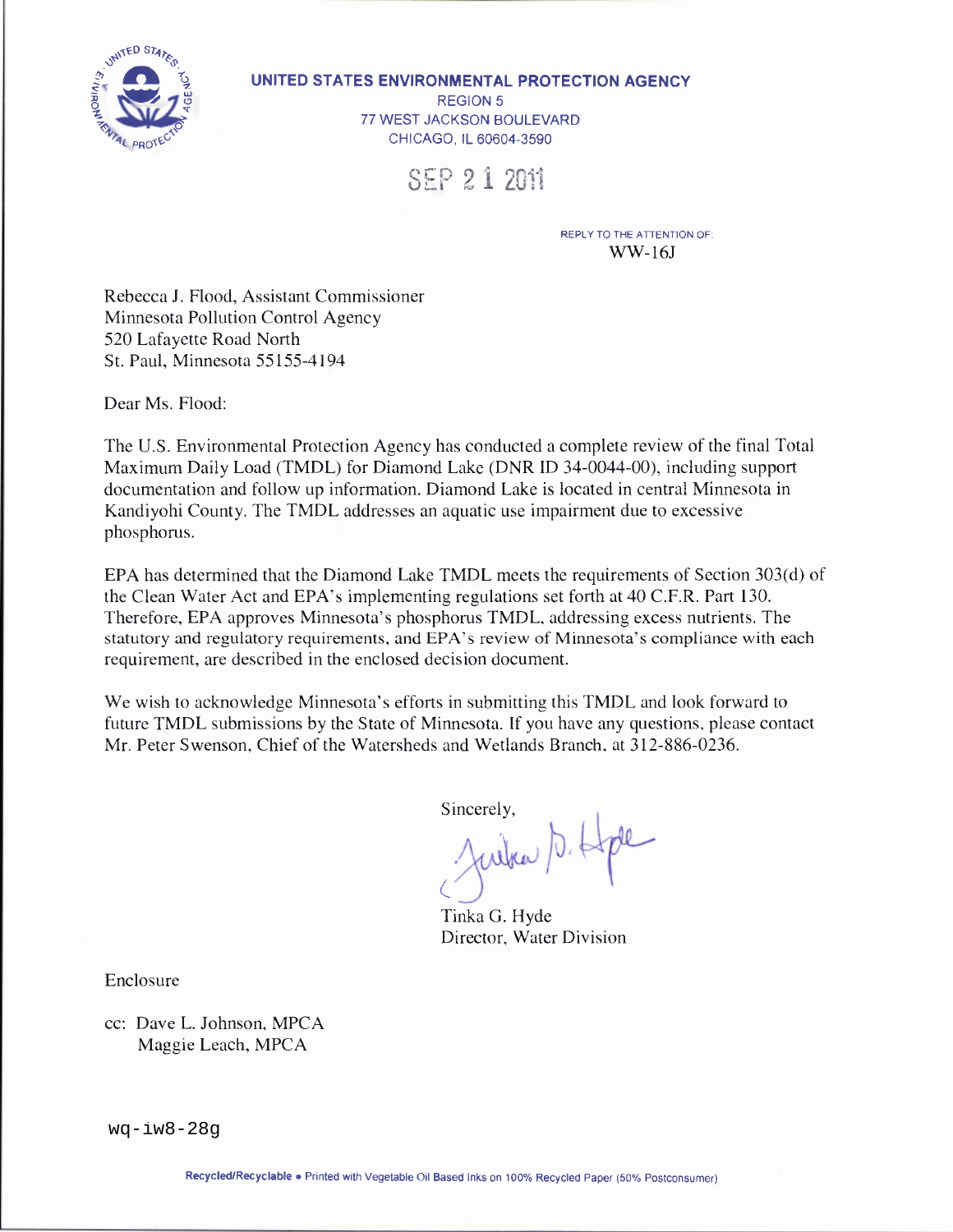**TMDL:** Diamond Lake Nutrient TMDL, Kandiyohi County, MN **Date:** September 21, 2011

# **DECISION DOCUMENT FOR THE DIAMOND LAKE NUTRIENT TMDL, KANDIYOHI COUNTY, MN**

Section 303(d) of the Clean Water Act (CWA) and EPA's implementing regulations at 40 C.F.R. Part 130 describe the statutory and regulatory requirements for approvable TMDLs. Additional information is generally necessary for EPA to determine if a submitted TMDL fulfills the legal requirements for approval under Section 303(d) and EPA regulations, and should be included in the submittal package. Use of the verb "must" below denotes information that is required to be submitted because it relates to elements of the TMDL required by the CWA and by regulation. Use of the term "should" below denotes information that is generally necessary for EPA to determine if a submitted TMDL is approvable. These TMDL review guidelines are not themselves regulations. They are an attempt to summarize and provide guidance regarding currently effective statutory and regulatory requirements relating to TMDLs. Any differences between these guidelines and EPA's TMDL regulations should be resolved in favor of the regulations themselves.

# **1. Identification of Waterbody, Pollutant of Concern, Pollutant Sources, and Priority Ranking**

The TMDL submittal should identify the waterbody as it appears on the State's/Tribe's 303(d) list. The waterbody should be identified/georeferenced using the National Hydrography Dataset (NHD), and the TMDL should clearly identify the pollutant for which the TMDL is being established. In addition, the TMDL should identify the priority ranking of the waterbody and specify the link between the pollutant of concern and the water quality standard (see section 2 below).

The TMDL submittal should include an identification of the point and nonpoint sources of the pollutant of concern, including location of the source(s) and the quantity of the loading, e.g., lbs/per day. The TMDL should provide the identification numbers of the NPDES permits within the waterbody. Where it is possible to separate natural background from nonpoint sources, the TMDL should include a description of the natural background. This information is necessary for EPA's review of the load and wasteload allocations, which are required by regulation.

The TMDL submittal should also contain a description of any important assumptions made in developing the TMDL, such as:

(1) The spatial extent of the watershed in which the impaired waterbody is located;

(2) The assumed distribution of land use in the watershed (e.g., urban, forested, agriculture);

(3) Population characteristics, wildlife resources, and other relevant information affecting the characterization of the pollutant of concern and its allocation to sources;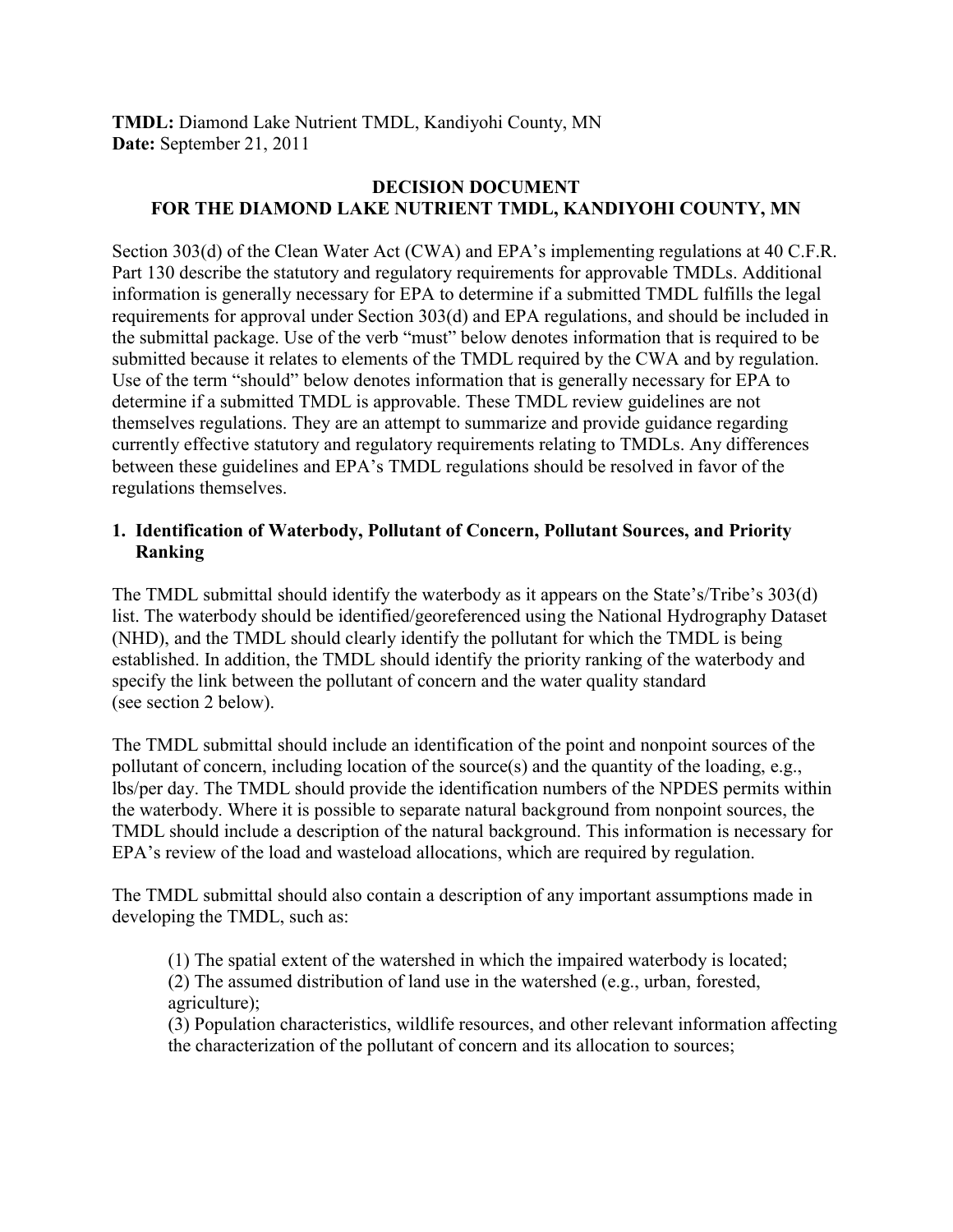(4) Present and future growth trends, if taken into consideration in preparing the TMDL (e.g., the TMDL could include the design capacity of a wastewater treatment facility); and

(5) An explanation and analytical basis for expressing the TMDL through *surrogate measures*, if applicable. *Surrogate measures* are parameters such as percent fines and turbidity for sediment impairments; chlorophyll *a* and phosphorus loadings for excess algae; length of riparian buffer; or number of acres of best management practices.

# **Comment:**

# **Location Description/Spatial Extent:**

Diamond Lake (DNR ID 34-0044-00) is located in the Middle Fork of the Crow River watershed in east-central Kandiyohi County, Minnesota. Diamond Lake is northeast (approx. 12 miles) of the city of Willmar, Minnesota (MN) and northwest (approx. 6 miles) of the city of Atwater, MN. Atwater is the only city within the boundaries of the Diamond Lake watershed and has a small portion of city lands which lie within the Diamond Lake watershed boundaries. The Diamond Lake watershed has an approximate area of 19,148 acres (29.9 square miles).

Water from Diamond Lake flows from a fixed crest dam in the northeastern corner of the lake into a public drainage system, then into the Middle Fork of the Crow River. The Middle Fork of the Crow River flows into the Upper Mississippi River. The fixed crest dam controls the water level in Diamond Lake. Diamond Lake has a surface area of 1,607 acres, a maximum depth of 27 feet, and an average depth of 16 feet. The MPCA classified Diamond Lake as a deep lake based upon the average depth of the lake being greater than 15 feet. Diamond Lake lies within the boundaries of the North Central Hardwood Forest Ecoregion (NCHF).

# **Land Use:**

Land use in the Diamond Lake watershed is comprised of: cultivated crop lands, forested lands, medium and low intensity developed lands, emergent and woody wetlands, open water areas, and pasture/hay/idle grass lands. Figure 3-2 in the final TMDL document presents land use classifications within the Diamond Lake watershed. The Minnesota Pollution Control Agency (MPCA) estimates that land use within the watershed is primarily agricultural and is expected to remain as agricultural for the foreseeable future. Significant development is not expected in the Diamond Lake watershed.

The MPCA communicated that there are approximately 30 confined animal feeding operations within the Diamond Lake watershed. The lake front property immediately surrounding Diamond Lake is occupied by permanent and seasonal residences. The MPCA believes that a majority of these residences (approx. seventy percent) were built prior to the mid-1990s and may have inadequate subsurface sewage treatment systems. The wasteload allocations (WLA) and load allocations (LA) were calculated for all current and future sources.

### **Problem Identification:**

Diamond Lake was originally listed on the 2006 Minnesota 303(d) list for excessive nutrients (phosphorus). Excess nutrients can lead to frequent algal overgrowth in lakes and hinder aquatic recreation activities (swimming, boating, fishing & hunting, etc.). Diamond Lake is currently on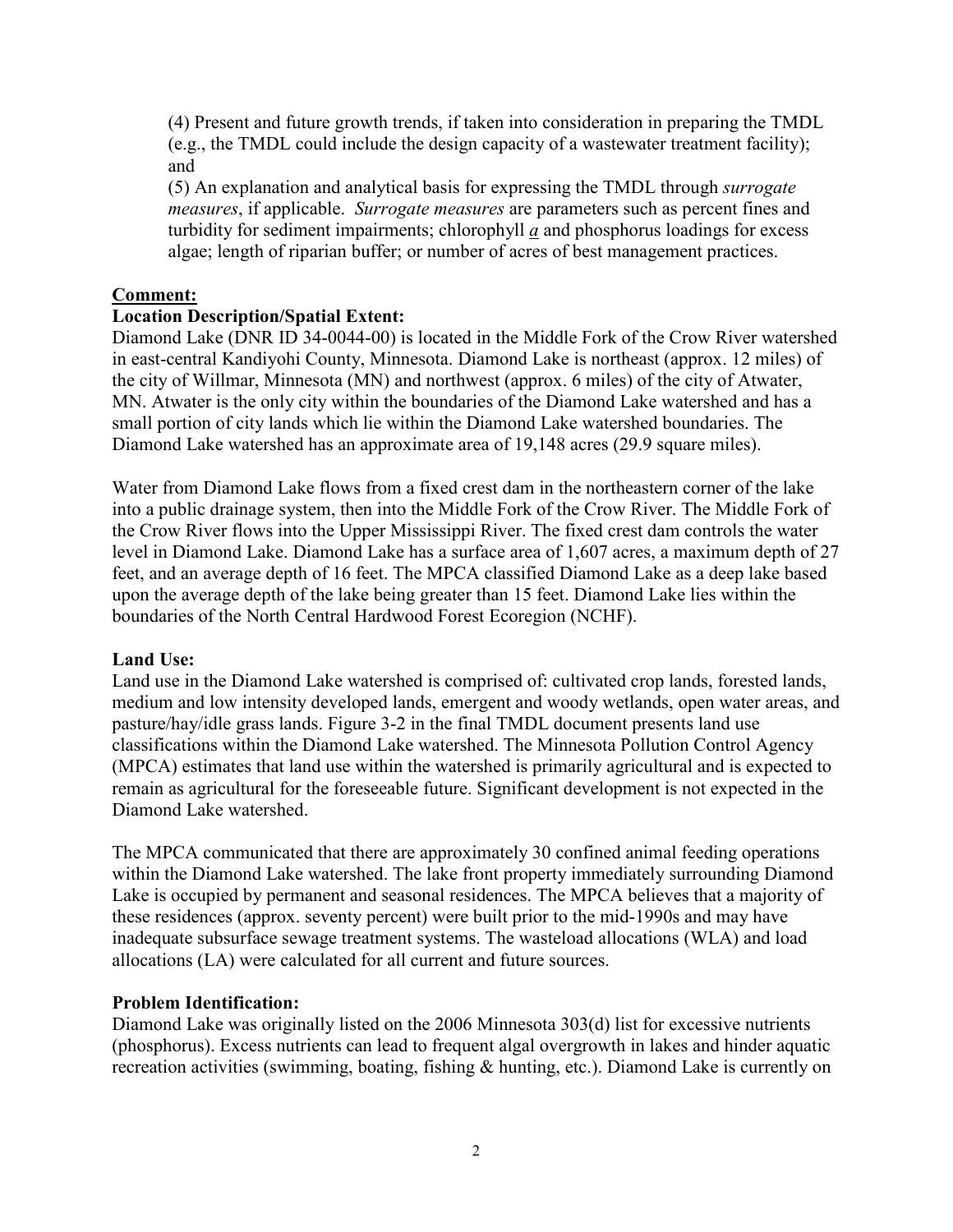the submitted 2010 Minnesota 303(d) list for impaired aquatic recreation due to excessive nutrients.

### **Priority Ranking:**

The Diamond Lake watershed was given a priority ranking for TMDL development due to: the impairment impacts on public health and aquatic life, the public value of the impaired water resource, the likelihood of completing the TMDL in an expedient manner, the inclusion of a strong base of existing data and the restorability of the water body, the technical capability and the willingness of local partners to assist with the TMDL, and the appropriate sequencing of TMDLs within a watershed or basin. Areas within the Diamond Lake watershed are popular locations for aquatic recreation. Water quality degradation has lead to efforts to improve the overall water quality within the Diamond Lake watershed, and to the development of a TMDL.

### **Pollutant of Concern:**

The pollutant of concern is phosphorus.

### **Source Identification (point and nonpoint sources):**

*Point Source Identification:* The Diamond Lake watershed does not contain any National Pollutant Discharge Elimination System (NPDES) permitted facilities that contribute any portion of a WLA within the boundaries of the watershed. There are no wastewater treatment plants, no Municipal Separate Storm Sewer System (MS4) communities, and no industrial facilities discharging waters to the watershed.

The MPCA explained that there is an ethanol facility located in Atwater, MN, but drainage from this facility does not contribute stormwater runoff to the Diamond Lake watershed. Construction activity is generally limited in the Diamond Lake watershed. The MPCA stated that stormwater derived from construction activities is minimal in the Diamond Lake watershed. Construction stormwater did not receive any portion of the WLA. For the purposes of the Diamond Lake TMDL, the WLA was set to zero (WLA =  $0$ ).

*Nonpoint Source Identification:* The potential nonpoint sources to the Diamond Lake watershed are:

*Internal loading:* The release of phosphorus from sediment, the release of phosphorus via physical disturbance from benthic fish (rough fish, ex. carp), the release of phosphorus from wind mixing the water column, and the release of phosphorus from decaying pondweeds, may all contribute internal phosphorus loading to Diamond Lake. Phosphorus may build up in the bottom waters of the lake and may be resuspended or mixed into the water column when the thermocline decreases and the lake water mixes.

*Atmospheric deposition:* Phosphorus may be added via particulate deposition. Particles from the atmosphere may fall onto lake surfaces or other surfaces within the Diamond Lake watershed. Phosphorus can be bound to these particles which may add to the phosphorus inputs to surface water environments.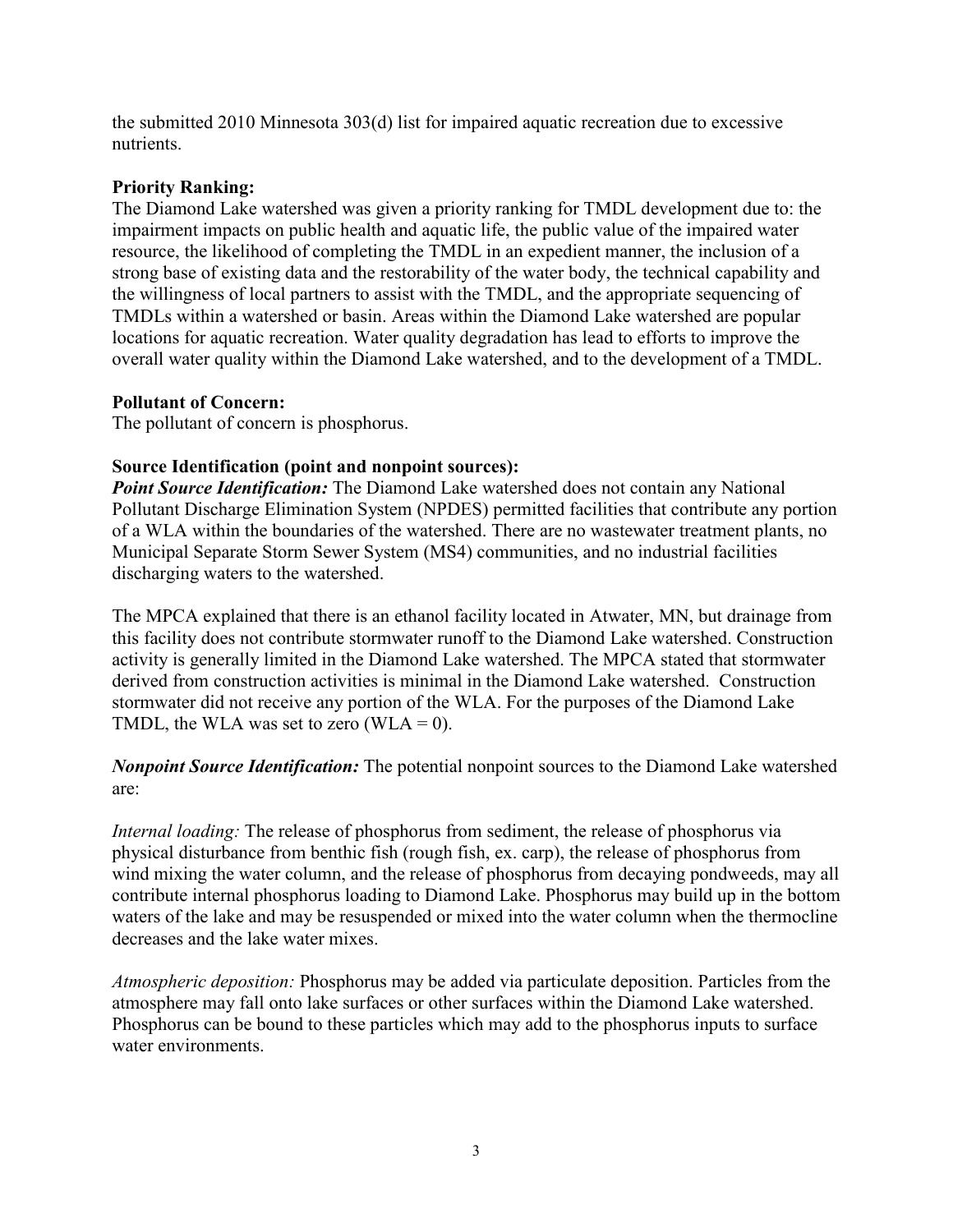*Forest Sources:* Phosphorus may be added to surface waters via runoff from forested areas within the watershed. Runoff for forested areas may include debris from decomposing vegetation and organic soil particles.

*Agricultural Sources (Pasture and Open Lands):* Phosphorus may be added via surface runoff from upland areas which are being used for Conservation Reserve Program (CRP) lands, grasslands, and agricultural lands used for growing hay. Stormwater runoff may contribute nutrients to surface waters from livestock manure, fertilizers, vegetation and erodible soils.

*Livestock Sources(animal feeding operations):* Animal feeding operations (AFOs), which fall beneath the animal threshold limits to be given an NPDES permit, may nevertheless transport phosphorus to surface waters during storm events (via stormwater runoff). AFOs may transport phosphorus laden materials from feeding, holding and manure storage areas to surface waters.

*Urban/Residential Sources:* Nutrients may be added via runoff from homes near Diamond Lake. Runoff from residential properties can include phosphorus derived from fertilizers, leaf and grass litter, pet wastes, and other sources of anthropogenic derived nutrients.

*Inadequate Subsurface Sewage Treatment Systems (SSTS):* Phosphorus may be added to the surface waters in the Diamond Lake watershed from failing septic systems. Age, construction and use of SSTS can vary throughout a watershed and influence the nutrient contribution from these systems. It is likely that those systems that are sited along the lake shore are more likely to contribute nutrients than those systems sited further away from the lake. Failing SSTS can discharge nutrients directly into surface waters by straight pipe connections (considered point sources) or by effluents leaching into groundwater or ponding at the surface where they can be washed into surface waters via stormwater runoff.

*Wetland Sources:* Phosphorus may be added to surface waters by stormwater flows through wetland areas in the Diamond Lake watershed. Storm events may mobilize phosphorus through the transport of suspended solids and other organic debris.

*Shoreline Erosion:* Phosphorus may be added to Diamond Lake by erosional processes impacting lake shoreline areas. Phosphorus may be attached to eroded shoreline materials and may be mobilized through the transport of sediment and suspended solids.

### **Future Growth:**

Significant development is not expected in the Diamond Lake watershed. The land use within the watershed is primarily agricultural and according to the MPCA is expected to remain as agricultural for the foreseeable future. The WLA and LA for the Diamond Lake TMDL were calculated for all current and future sources. Any expansion of point or nonpoint sources will need to comply with the respective WLA and LA values calculated in the Diamond Lake TMDL.

The EPA finds that the TMDL document submitted by the MPCA satisfies the requirements of the first criterion.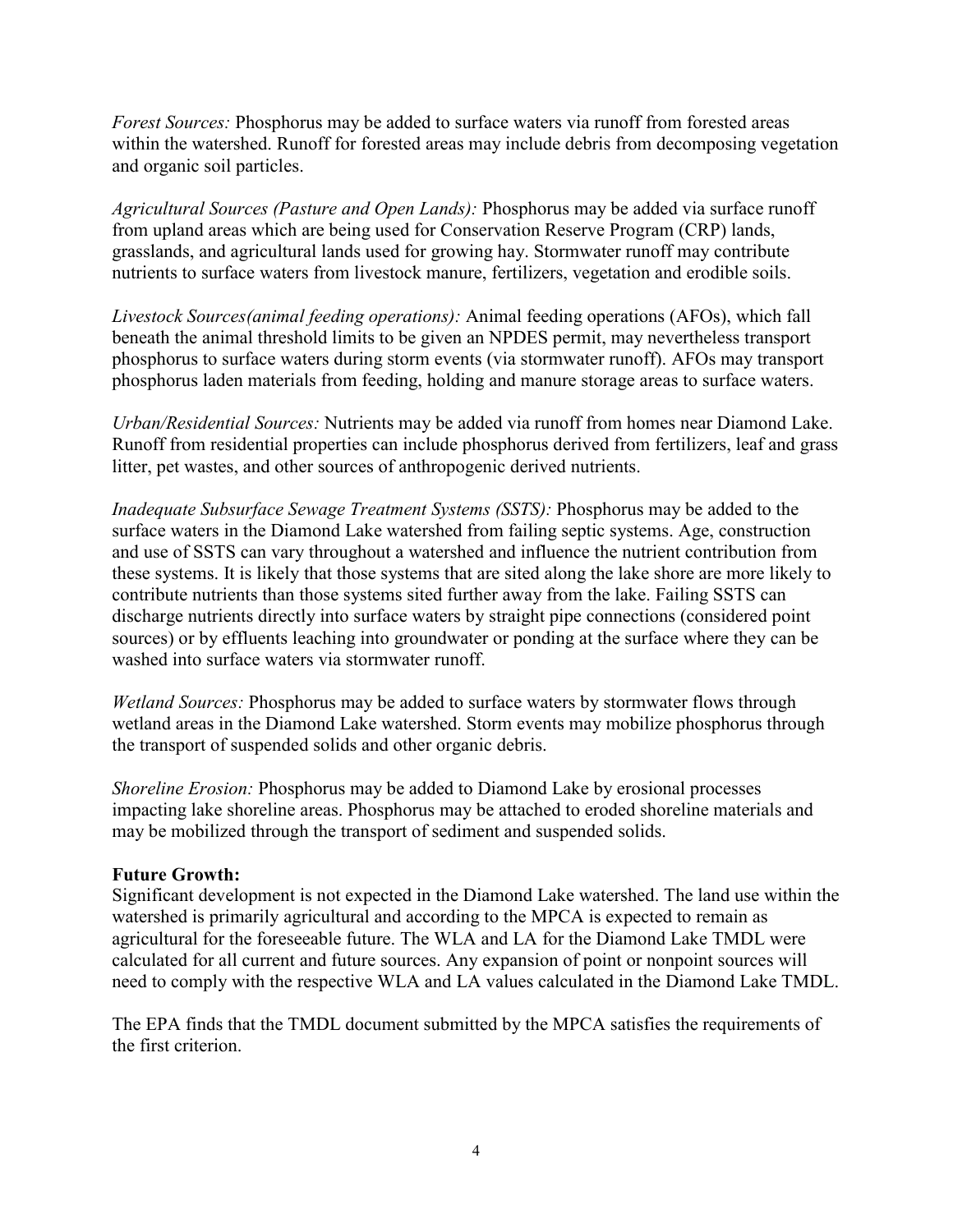### **2. Description of the Applicable Water Quality Standards and Numeric Water Quality Target**

The TMDL submittal must include a description of the applicable State/Tribal water quality standard, including the designated use(s) of the waterbody, the applicable numeric or narrative water quality criterion, and the antidegradation policy.  $(40 \text{ C.F.R. } §130.7(c)(1))$ . EPA needs this information to review the loading capacity determination, and load and wasteload allocations, which are required by regulation.

The TMDL submittal must identify a numeric water quality target(s) – a quantitative value used to measure whether or not the applicable water quality standard is attained. Generally, the pollutant of concern and the numeric water quality target are, respectively, the chemical causing the impairment and the numeric criteria for that chemical (e.g., chromium) contained in the water quality standard. The TMDL expresses the relationship between any necessary reduction of the pollutant of concern and the attainment of the numeric water quality target. Occasionally, the pollutant of concern is different from the pollutant that is the subject of the numeric water quality target (e.g., when the pollutant of concern is phosphorus and the numeric water quality target is expressed as Dissolved Oxygen (DO) criteria). In such cases, the TMDL submittal should explain the linkage between the pollutant of concern and the chosen numeric water quality target.

### **Comment:**

### **Designated Uses:**

The designated use for Diamond Lake is for aquatic life and recreation (boating, swimming, fishing, hunting, etc.). Diamond Lake is classified as a Class 2B water for the State for Minnesota.

# **Standards:**

The assessment for eutrophic conditions includes a numeric water quality standard and assessment factors from Minnesota Rule 7050. Diamond Lake is within the boundaries of the NCHF ecoregion. The MPCA determined that by meeting the loading capacity values set by the WLA and LA, the total phosphorus (TP), the chlorophyll-a (chl-a) and the Secchi Disk (SD) depth water quality criteria will be attained.

In developing the lake nutrient standards for Minnesota lakes (Minn. Rule 7050), the MPCA evaluated data from a large cross-section of lakes within each of the state's ecoregions. Clear relationships were established between the causal factor, total phosphorus, and the response variables, chlorophyll-a and Secchi disk depth. Based on these relationships, the MPCA assumes that by meeting the TP loading capacity values set by the WLA and the LA, chl-a and SD depth water quality criteria will be attained. The MPCA's lake eutrophication standards for the NCHF ecoregion are found in Table 1 of this Decision Document.

**Table 1: Minnesota Eutrophication Standards, North Central Hardwood Forest Ecoregion** 

| <b>Parameter</b>             | <b>Eutrophication Standard</b> |  |  |  |
|------------------------------|--------------------------------|--|--|--|
| Total Phosphorus $(\mu g/L)$ | TP < 40                        |  |  |  |
| Chlorophyll-a $(\mu g/L)$    | chl-a $< 14$                   |  |  |  |
| Secchi Depth (m)             | SD > 14                        |  |  |  |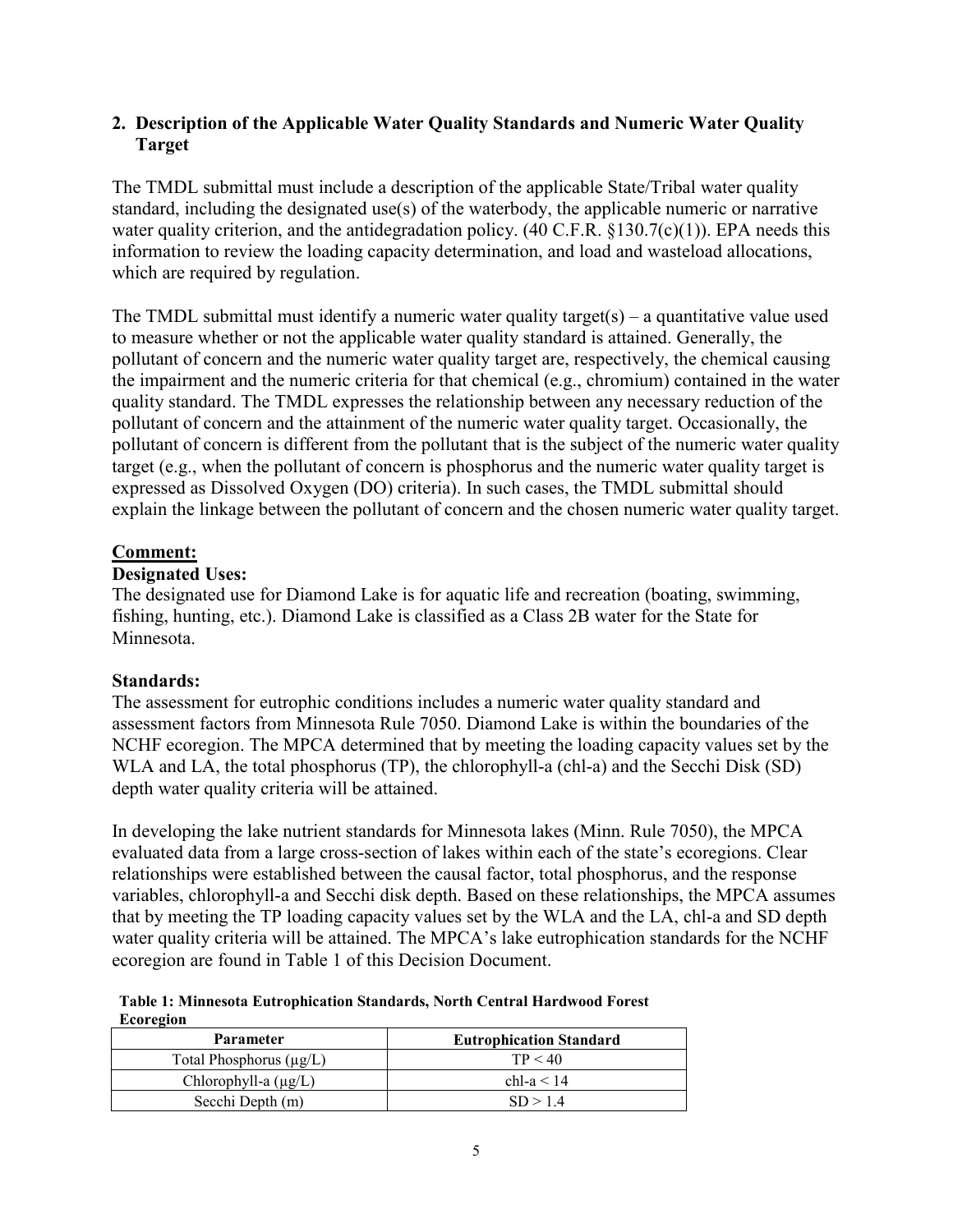The EPA finds that the TMDL document submitted by the MPCA satisfies the requirements of the second criterion.

# **3. Loading Capacity - Linking Water Quality and Pollutant Sources**

A TMDL must identify the loading capacity of a waterbody for the applicable pollutant. EPA regulations define loading capacity as the greatest amount of a pollutant that a water can receive without violating water quality standards (40 C.F.R. §130.2(f)).

The pollutant loadings may be expressed as either mass-per-time, toxicity or other appropriate measure (40 C.F.R. §130.2(i)). If the TMDL is expressed in terms other than a daily load, e.g., an annual load, the submittal should explain why it is appropriate to express the TMDL in the unit of measurement chosen. The TMDL submittal should describe the method used to establish the cause-and-effect relationship between the numeric target and the identified pollutant sources. In many instances, this method will be a water quality model.

The TMDL submittal should contain documentation supporting the TMDL analysis, including the basis for any assumptions; a discussion of strengths and weaknesses in the analytical process; and results from any water quality modeling. EPA needs this information to review the loading capacity determination, and load and wasteload allocations, which are required by regulation.

TMDLs must take into account *critical conditions* for steam flow, loading, and water quality parameters as part of the analysis of loading capacity  $(40 \text{ C.F.R. } §130.7(c)(1))$ . TMDLs should define applicable *critical conditions* and describe their approach to estimating both point and nonpoint source loadings under such *critical conditions*. In particular, the TMDL should discuss the approach used to compute and allocate nonpoint source loadings, e.g., meteorological conditions and land use distribution.

# **Comment:**

The approach utilized by the MPCA to calculate the loading capacity for Diamond Lake is described in Section 5.0 of the final TMDL document. The pollutant sources were identified and estimated based on water quality monitoring data and modeling efforts. The loading capacity of the lake was determined from an in-lake phosphorus model (a modified version of BATHTUB the CNET-Monte Carlo model) and then allocated to the LA and Margin of Safety (MOS).

The MPCA completed a watershed wide water budget to gain a greater understanding of how water moves throughout the Diamond Lake watershed. The water budget was developed with the aid of flow records from the USGS Middle Fork Crow River gage in Spicer, MN (USGS #5278000). The MPCA assumed that runoff in the Diamond Lake watershed behaved in a similar fashion to runoff patterns in the watershed draining to the Middle Fork Crow River USGS gage. The Middle Fork Crow River gage lies outside of the Diamond Lake watershed. The water inputs to Diamond Lake include: precipitation falling directly onto the lake surface, surface runoff from areas adjacent to the lake, groundwater inflows, and flow via streams and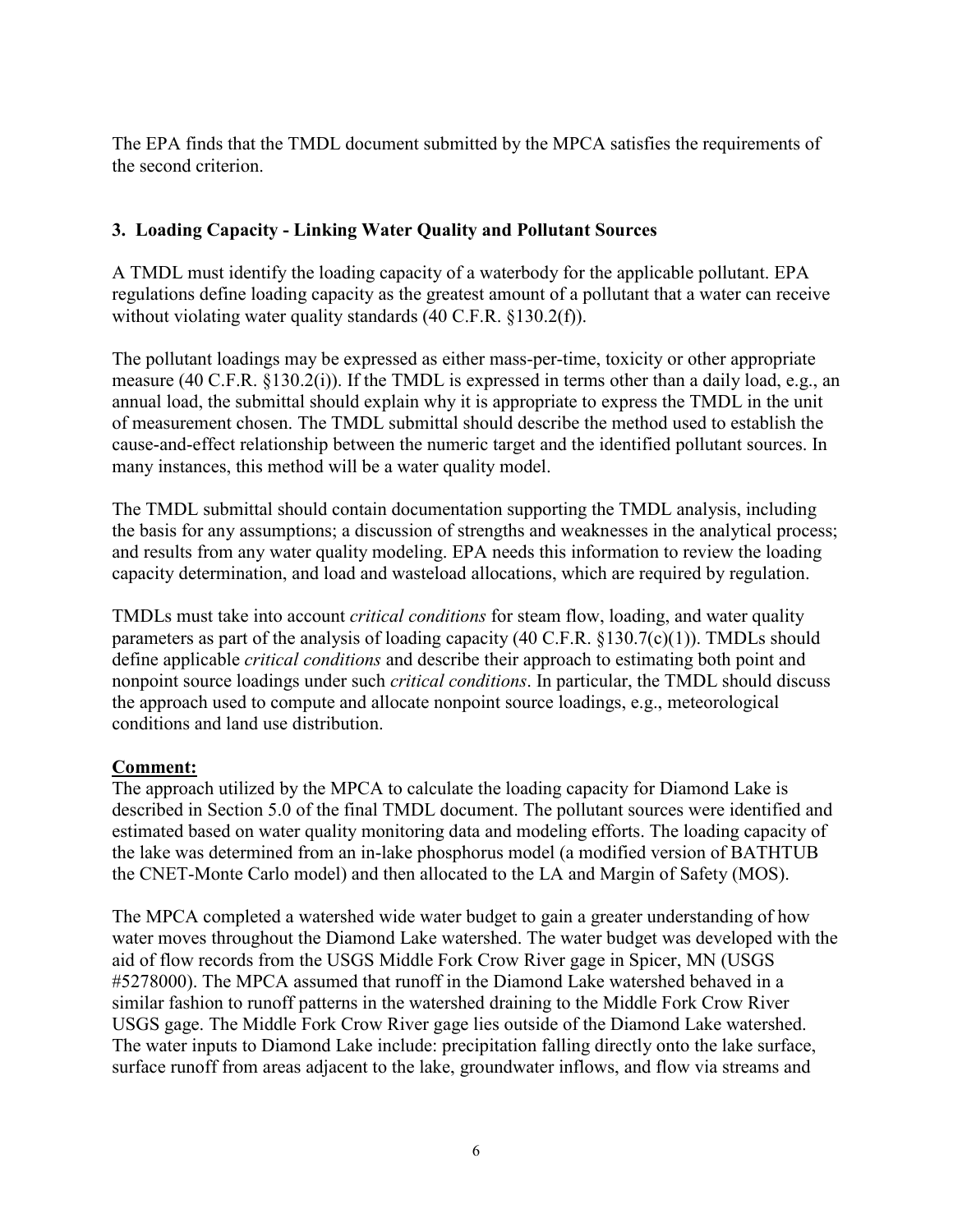creeks that drain to Diamond Lake. Water outputs are from evaporation, outflow via the fixed crest dam, and groundwater flows.

To understand TP retention in Diamond Lake the MPCA completed a total phosphorus mass balance (see Table 2 of this Decision Document). Water quality data collected in 2008 and 2009 was used to generate the mass balance. The mass balance results showed that Diamond Lake is effective at phosphorus retention, retaining between 86 to 97 percent of the TP inputs to Diamond Lake. The MPCA determined that the main TP inputs were surface water inputs (via runoff and storm event flows from lakes upstream of Diamond Lake), atmospheric deposition, failing SSTS, and internal sources. The mass balance investigation showed that the upstream lakes (ex. Shultz, Wheeler and Hubbard Lakes) within the Diamond Lake watershed are a source of phosphorus to Diamond Lake.

| Table 2: Approximations of Total Phosphorus Inputs to Diamond Lake from Mass Balance of |
|-----------------------------------------------------------------------------------------|
| 2008 and 2009 water years                                                               |

| <b>Source</b>                               | <b>Approximations of Total Phosphorus Inputs</b><br>$(2008 \& 2009 \text{ water years})$ |  |  |  |
|---------------------------------------------|------------------------------------------------------------------------------------------|--|--|--|
|                                             | $\mathscr{V}_o$ )                                                                        |  |  |  |
| Surface Water Runoff                        | $\approx$ 48 to 78                                                                       |  |  |  |
| Atmospheric Deposition                      | $\approx 15$                                                                             |  |  |  |
| Failing Subsurface Treatment Systems (SSTS) | $\approx$ 15                                                                             |  |  |  |
| <b>Internal Sources</b>                     | $\approx$ 3 to 33                                                                        |  |  |  |

The MPCA utilized the Soil and Water Assessment Tool (SWAT) model to estimate TP loading values from the surrounding Diamond Lake watershed. The SWAT model is a physically based model that simulates the impacts of land use practices on soil, agricultural chemical yields, and receiving waters. SWAT simulates the hydrologic cycle by taking into account rainfall, infiltration, groundwater recharge, and discharge to rivers and lakes. Additionally, seasonal variation inputs can be accounted for in loading values in the SWAT model. The SWAT model was also selected because it has the ability to quantify the amount of nutrients leaving a landscape and the ability to prioritize locations for Best Management Practices (BMPs) placement. The SWAT model was helpful in examining implementation strategies, specifically the siting of possible BMPs locations, identifying priority subwatersheds within the Diamond Lake watershed, and quantifying nutrient load reductions to Diamond Lake.

Precipitation data from Willmar, Minnesota was utilized to set the SWAT hydrological conditions. The SWAT model was calibrated (using water quality data from 2009) and validated (using water quality date from 2008) to total seasonal streamflow volume and total phosphorus water quality data. Hydrologic and nutrient loading scenarios were modeled for a 30-year period (1980 to 2009). The SWAT model outputs, specifically the phosphorus loading estimates for surface water runoff and phosphorus loads from upstream lake sources, were used as input values for the CNET modeling efforts and for setting the allocations of the TMDL.

The CNET model, a modified version of BATHTUB, was employed to determine the water quality concentrations necessary to meet the NCHF eutrophication criteria. The CNET model was employed as the main predictive tool to estimate TP, chl-a and SD values. The CNET model completed this task via "Monte Carlo" simulations which presented a statistical distribution of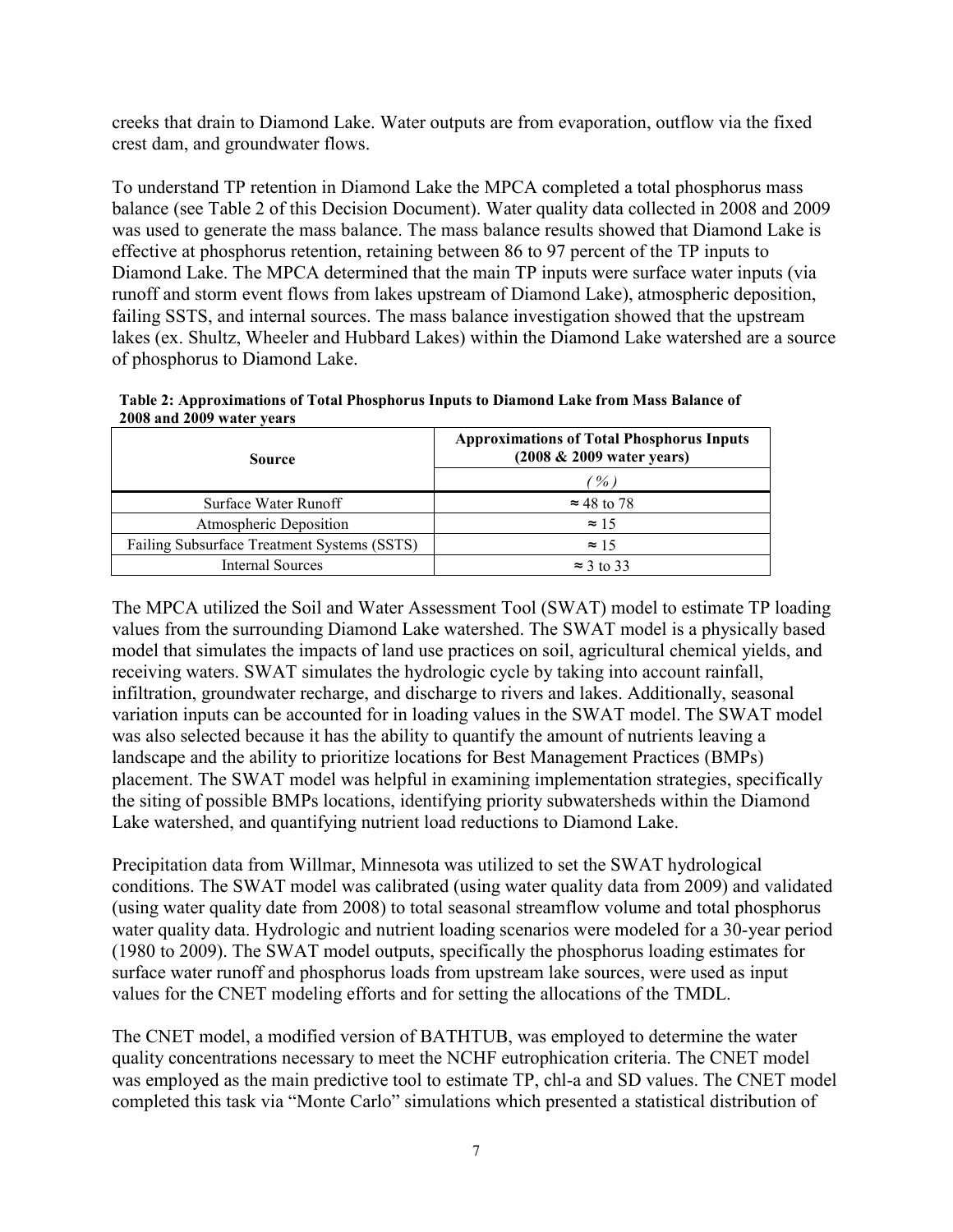the average annual (seasonal) TP, chl-a and SD values for meeting the water quality standards (WQS) in Diamond Lake.

To simulate the load reductions and therefore the maximum allowable load (i.e., loading capacity) needed to achieve the State water quality standard in Diamond Lake, a series of model simulations were performed. Each simulation reduced the total amount of TP entering Diamond Lake during the summer season, computing the anticipated response within the Lake. The goal of the modeling was to identify the loading capacity of Diamond Lake (i.e., the maximum allowable load to the system, while allowing it to meet water quality standards) during the June 1 to September 30 summer season. Consistent with recent MPCA guidance, it was assumed that if Diamond Lake meets the State's TP water quality standard that chl-*a* and SD within the system will respond accordingly and eventually also reach the State-defined goals.

The CNET-Monte Carlo simulations were used to calculate the loading capacity for the Diamond Lake TMDL. The loading capacity was the maximum phosphorus load which Diamond Lake can receive over an annual period and still meet the NCHF WQS. The residence time for Diamond Lake is relatively long (estimated at 5 years) and the lake's response to phosphorus loading occurs over a longer time period. The MPCA determined that the water quality in Diamond Lake responds to long term changes, such as changes in annual loads. The MPCA used annual load calculations to determine loading capacity values for Diamond Lake. The loading capacity for Diamond Lake is presented in Table 3 of this Decision Document.

Loading capacities on the annual scale (lbs / year) were calculated to meet the WQS during the growing season (June through September). The time period of June to September was chosen by MPCA as the growing season because it corresponds to the eutrophication criteria, contains the months that the general public typically uses Diamond Lake for aquatic recreation, and is the time of the year when water quality is likely to be impaired by excessive nutrient loading. Loading capacities were divided by 365 to calculate the daily loading capacities.

The current phosphorus load to Diamond Lake was estimated to be 1,941 kg/year (5.318 kg/day). The loading capacity was calculated to be 1,381.5 kg/year (3.785 kg/day), which converts to 8.345 pounds per day (lbs/day). The loading capacity was determined based on the CNET-Monte Carlo simulations. The loading capacity was subdivided among the WLA, LA and MOS components of the TMDL. The MPCA determined that the Diamond Lake watershed does not contain any NPDES permitted facilities that would contribute any portion of a WLA within the boundaries of the watershed, therefore the WLA for the Diamond Lake TMDL was set to zero (WLA = 0.0 lbs/day). The LA accounted for a majority of the loading capacity. Since the WLA was set to 0.0 lbs/day, any load outside of the MOS was assigned to the LA. The LA was calculated to be 1078.5 kg/year (2.955 kg/day) or 6.515 lbs/day. The MOS was calculated to be approximately 21.9 percent of the loading capacity of 303 kg/year (0.83 kg/day) or 1.83 lbs/day.

| Table 5: Loading Capacity for the Diamond Lake TwiDL |          |            |             |               |  |  |
|------------------------------------------------------|----------|------------|-------------|---------------|--|--|
| <b>WLA</b>                                           | LA       | <b>MOS</b> | <b>TMDL</b> | (units)       |  |  |
| 0.000                                                | 1078.500 | 303.00     | 1381.5      | (kg/year)     |  |  |
| 0.000                                                | 2.955    | 0.830      | 3.785       | (kg/day)      |  |  |
| 0.000                                                | 6.515    | 1.830      | 8.345       | $(lbs.$ /day) |  |  |

# **Table 3: Loading Capacity for the Diamond Lake TMDL**

*Current Load: 5.318 kg/day (11.724 lbs./day)*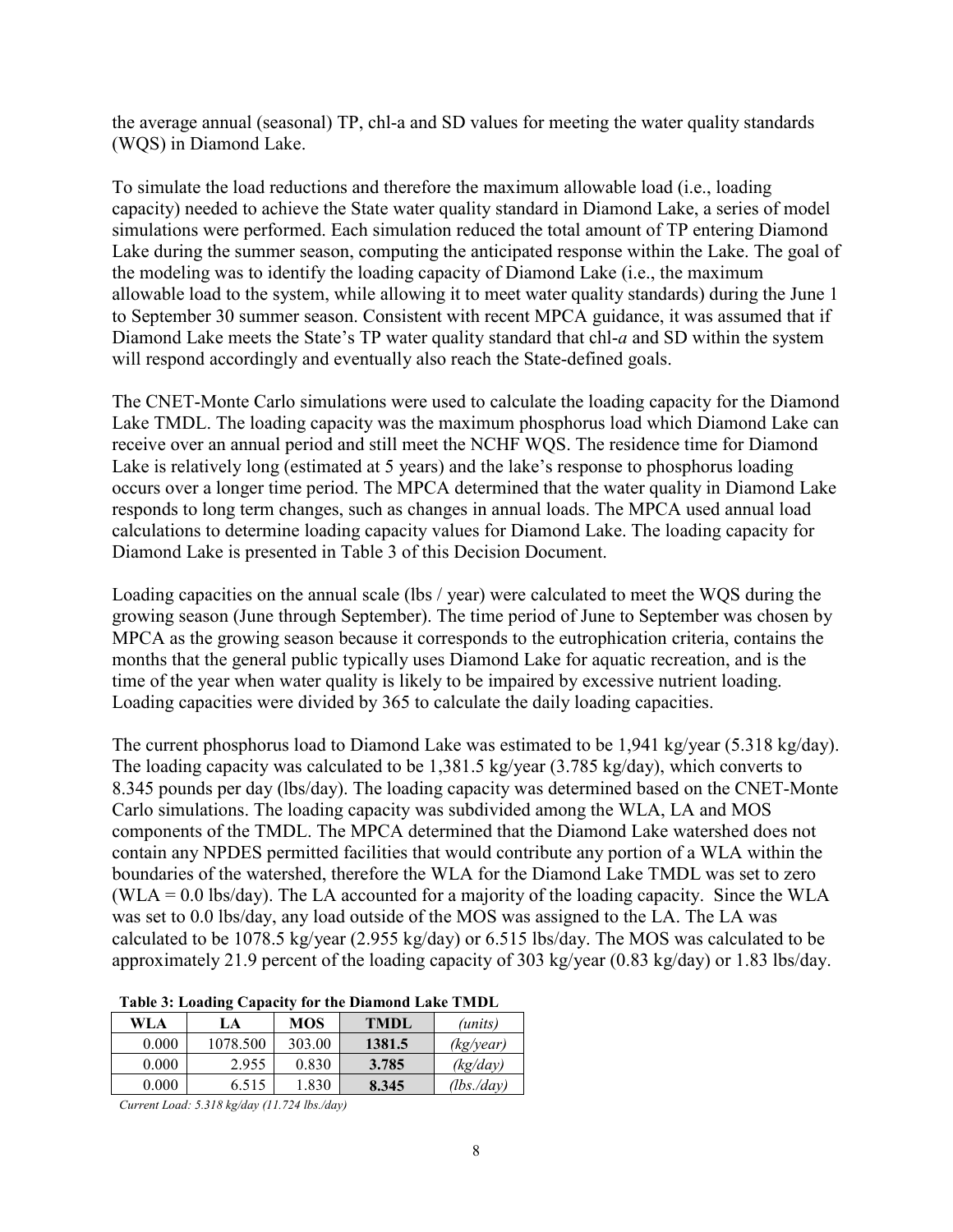Table 3 in this Decision Document displays the TMDL allocations for the Diamond Lake TMDL. These calculations were based on the critical condition, the summer growing season (June through September), which is typically when the water quality in the lake is degraded and phosphorus loading inputs are the greatest. TMDL allocations assigned during the summer growing season will protect Diamond Lake during the worst water quality conditions of the year. The MPCA assumed that the loading capacities established by the TMDL will be protective of water quality during the remainder of the calendar year (October through May).

The EPA finds that the TMDL document submitted by the MPCA satisfies the requirements of the third criterion.

# **4. Load Allocations (LAs)**

EPA regulations require that a TMDL include LAs, which identify the portion of the loading capacity attributed to existing and future nonpoint sources and to natural background. Load allocations may range from reasonably accurate estimates to gross allotments (40 C.F.R. §130.2(g)). Where possible, load allocations should be described separately for natural background and nonpoint sources.

### **Comment:**

A load allocation value was calculated for Diamond Lake. The Diamond Lake TMDL assigned the TMDL allocations to the LA (from nonpoint sources) and to the MOS value. The load allocations were recognized as originating from phosphorus loads associated with: SSTS, sources from upstream lakes, lake shoreline erosion, watershed sources (ex. stormwater runoff from properties adjacent to Diamond Lake), atmospheric deposition, and internal sources within Diamond Lake (ex. lake sediments, curly leaf pondweed). The components of the LA were further subdivided among the different potential LA sources (Table 4 of this Decision Document). Estimated percent reductions were calculated for different LA sources. These reductions represent the estimated decreases necessary to meet the NCHF water quality standards.

| <b>Source</b>                       | Current<br><b>Estimated</b><br>Load |        | <b>TMDL</b><br><b>Allocated Load</b> |        |
|-------------------------------------|-------------------------------------|--------|--------------------------------------|--------|
|                                     | kg/year                             | kg/day | kg/year                              | kg/day |
| Subsurface Treatment Systems (SSTS) | 128                                 | 0.351  | 0.0                                  | 0.0000 |
| <b>Upstream Lakes</b>               | 311                                 | 0.852  | 155.5                                | 0.4260 |
| Watershed                           | 1179                                | 3.230  | 703.0                                | 1.9260 |
| Atmospheric Deposition              | 117                                 | 0.321  | 117.0                                | 0.3205 |
| Internal Load                       | 206                                 | 0.564  | 103.0                                | 0.2822 |

### **Table 4: Annual and Daily Loading Reductions for Nonpoint sources**

The EPA finds that the TMDL document submitted by the MPCA satisfies the requirements of the fourth criterion.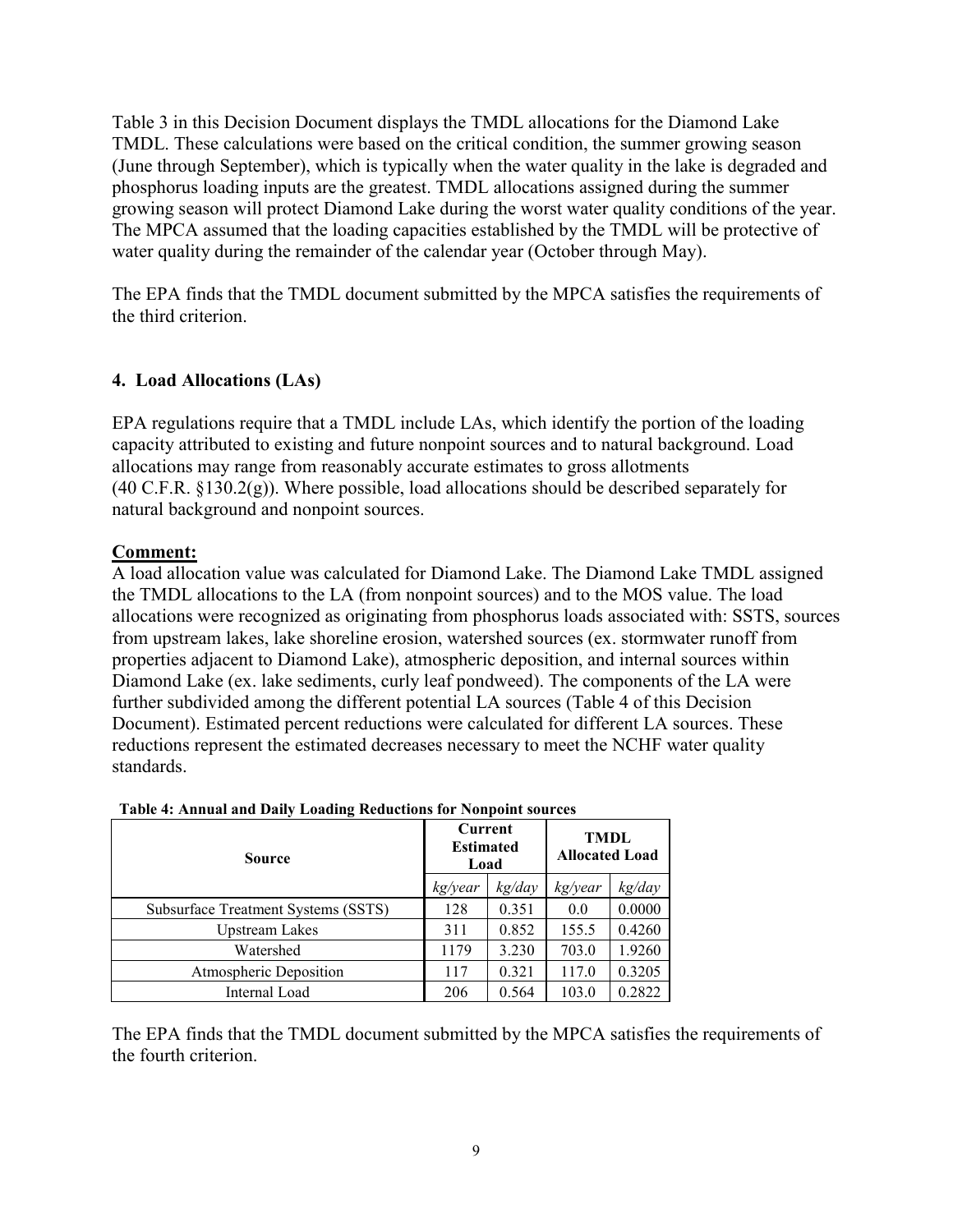### **5. Wasteload Allocations (WLAs)**

EPA regulations require that a TMDL include WLAs, which identify the portion of the loading capacity allocated to individual existing and future point source(s) (40 C.F.R. §130.2(h), 40 C.F.R. §130.2(i)). In some cases, WLAs may cover more than one discharger, e.g., if the source is contained within a general permit.

The individual WLAs may take the form of uniform percentage reductions or individual mass based limitations for dischargers where it can be shown that this solution meets WQSs and does not result in localized impairments. These individual WLAs may be adjusted during the NPDES permitting process. If the WLAs are adjusted, the individual effluent limits for each permit issued to a discharger on the impaired water must be consistent with the assumptions and requirements of the adjusted WLAs in the TMDL. If the WLAs are not adjusted, effluent limits contained in the permit must be consistent with the individual WLAs specified in the TMDL. If a draft permit provides for a higher load for a discharger than the corresponding individual WLA in the TMDL, the State/Tribe must demonstrate that the total WLA in the TMDL will be achieved through reductions in the remaining individual WLAs and that localized impairments will not result. All permittees should be notified of any deviations from the initial individual WLAs contained in the TMDL. EPA does not require the establishment of a new TMDL to reflect these revised allocations as long as the total WLA, as expressed in the TMDL, remains the same or decreases, and there is no reallocation between the total WLA and the total LA.

### **Comment:**

The MPCA determined that the Diamond Lake watershed does not contain any permitted facilities that would contribute any portion of a WLA within the boundaries of the watershed. There are no wastewater treatment plants, MS4 communities, or industrial facilities that contribute to a WLA for the Diamond Lake TMDL. There is an industrial ethanol facility, in Atwater, MN, but this facility does not contribute stormwater runoff to Diamond Lake. Construction activity is limited in the Diamond Lake watershed. Stormwater derived from construction activities is minimal in the Diamond Lake watershed and the MPCA did not allocate any portion of a WLA to construction derived stormwater inputs. The WLA for the Diamond Lake TMDL was set at  $0$  (WLA = 0).

The EPA finds that the TMDL document submitted by the MPCA satisfies the requirements of the fifth criterion.

# **6. Margin of Safety (MOS)**

The statute and regulations require that a TMDL include a margin of safety (MOS) to account for any lack of knowledge concerning the relationship between load and wasteload allocations and water quality (CWA §303(d)(1)(C), 40 C.F.R. §130.7(c)(1)). EPA's 1991 TMDL Guidance explains that the MOS may be implicit, i.e., incorporated into the TMDL through conservative assumptions in the analysis, or explicit, i.e., expressed in the TMDL as loadings set aside for the MOS. If the MOS is implicit, the conservative assumptions in the analysis that account for the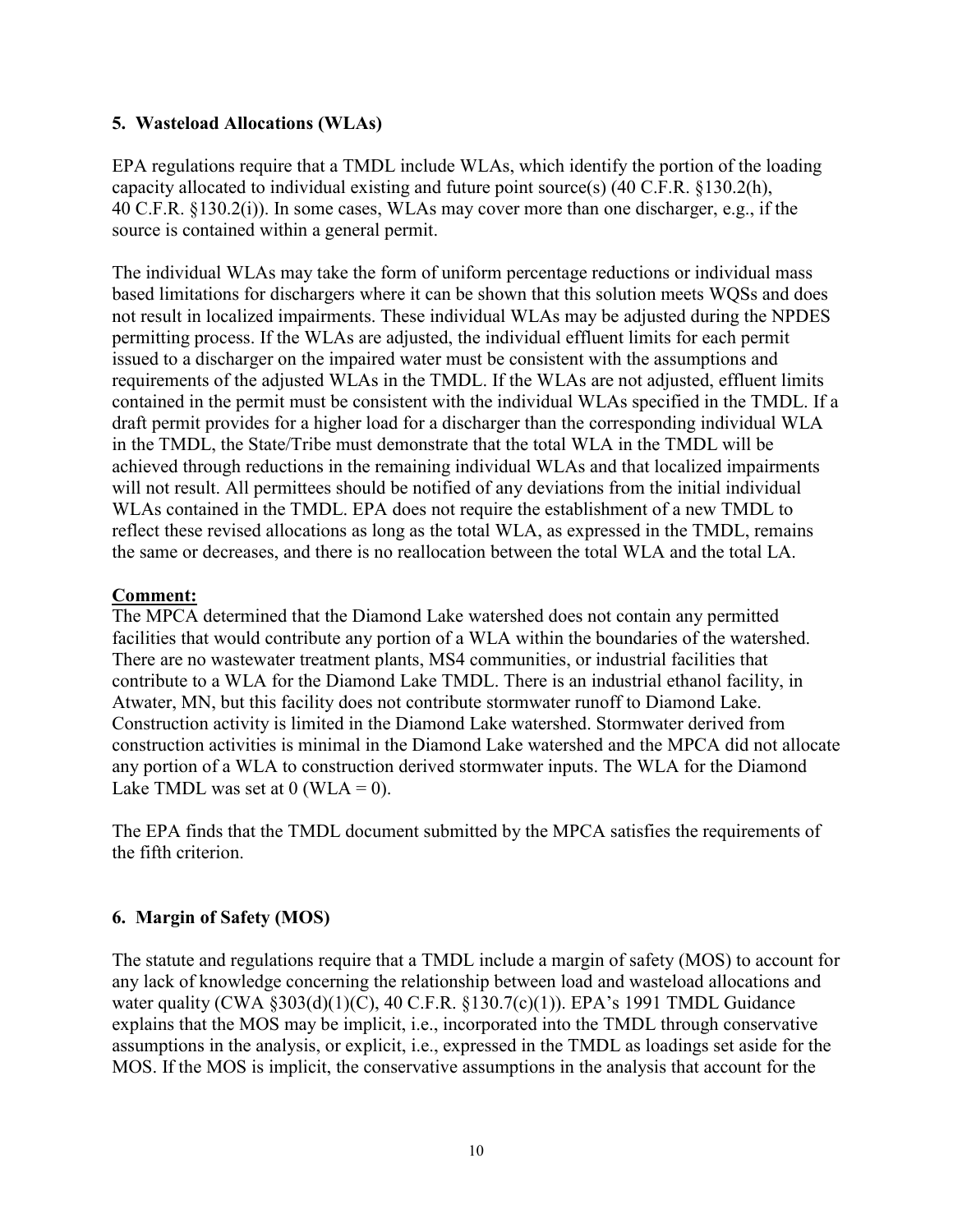MOS must be described. If the MOS is explicit, the loading set aside for the MOS must be identified.

# **Comment:**

Sections 5.3.2 and 5.3.3 of the final TMDL submittal outlines the Margin of Safety used in the Diamond Lake TMDL. The MPCA chose to use the CNET- Monte Carlo simulations based on the 2008-2009 water quality empirical data to calculate the MOS. Utilizing the CNET-Monte Carlo simulations helped to reduce the uncertainty in the model outputs by accounting for annual variability in the amount of: atmospheric load, evaporation, internal load, precipitation, and surface water runoff load. The calibration and validation processes of the CNET-Monte Carlo modeling efforts also functioned to reduce error from erroneous assumptions.

The Diamond Lake phosphorus TMDL set an explicit MOS at approximately 21.9 percent of the loading capacity. The explicit MOS value accounts for annual variability in the modeling outputs. The MOS for the Diamond Lake TMDL was calculated to be 303 kg/year (0.83 kg/day). The MOS represents an additional 21.9 percent load reduction, on top of the load reduction determined necessary to reduce the current loading conditions (1,941 kg/year) to a loading capacity which will attain WQS. The MPCA believes that using a MOS of 303 kg/year will aid to offset the environmental variability in phosphorus loading to Diamond Lake and allow the lake to meet the NCHF eutrophication water quality standards.

The EPA finds that the TMDL document submitted by the MPCA contains an appropriate MOS satisfying the requirements of the sixth criterion.

# **7. Seasonal Variation**

The statute and regulations require that a TMDL be established with consideration of seasonal variations. The TMDL must describe the method chosen for including seasonal variations.  $(CWA §303(d)(1)(C), 40 C.F.R. §130.7(c)(1)).$ 

# **Comment:**

Seasonal variation was considered in this TMDL as described in Section 5.3.5, "Seasonal Variation". The nutrient targets employed in the Diamond Lake TMDL were developed for average nutrient values collected during the growing season (June to September). The water quality targets were designed to meet the NCHF eutrophication WQS during the period of the year where the frequency and severity of algal growth is the greatest. This period in the State of Minnesota has historically been during the growing season. The loading capacity was calculated to meet the water quality standards during the most critical period (late summer) of the calendar year.

The Minnesota eutrophication standards state that total phosphorus WQS are defined as the mean concentration of phosphorus values measured during the growing season. In the Diamond Lake phosphorus TMDL, the LA and WLA estimates were calculated from modeling efforts which incorporated mean growing season total phosphorus values. Nutrient loading capacities were set in the TMDL development process to meet the WQS during the most critical period. The mid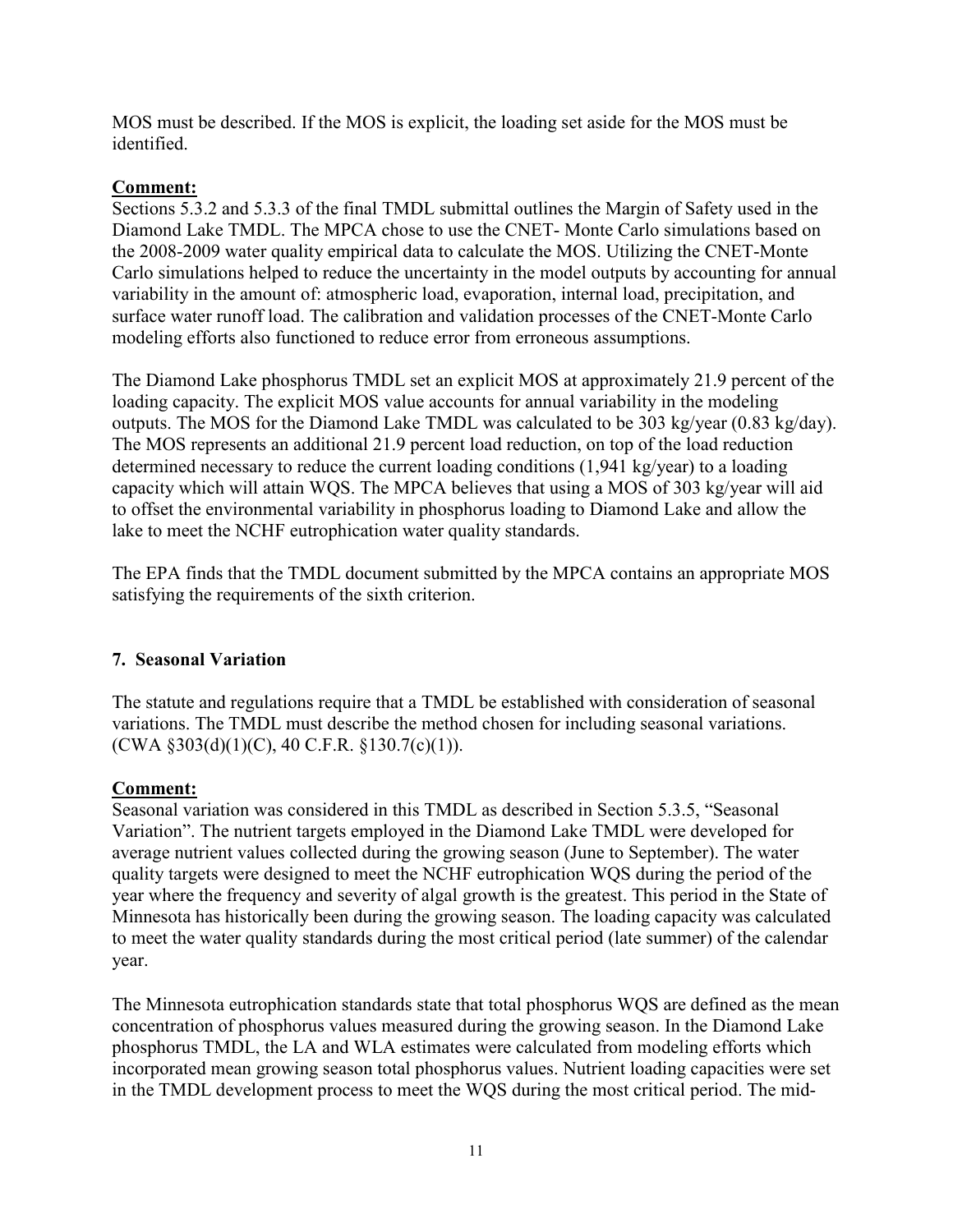late summer time period is typically when eutrophication standards are exceeded and water quality in Diamond Lake is deficient. By calibrating the modeling efforts to protect these waterbodies during the worst water quality conditions of the year, it is assumed that the loading capacities established by the TMDLs will be protective of water quality during the remainder of the calendar year (October through May).

The EPA finds that the TMDL document submitted by the MPCA satisfies the requirements of the seventh criterion.

# **8. Reasonable Assurance**

When a TMDL is developed for waters impaired by point sources only, the issuance of a NPDES permit(s) provides the reasonable assurance that the wasteload allocations contained in the TMDL will be achieved. This is because 40 C.F.R. 122.44(d)(1)(vii)(B) requires that effluent limits in permits be consistent with "the assumptions and requirements of any available wasteload allocation" in an approved TMDL.

When a TMDL is developed for waters impaired by both point and nonpoint sources, and the WLA is based on an assumption that nonpoint source load reductions will occur, EPA's 1991 TMDL Guidance states that the TMDL should provide reasonable assurances that nonpoint source control measures will achieve expected load reductions in order for the TMDL to be approvable. This information is necessary for EPA to determine that the TMDL, including the load and wasteload allocations, has been established at a level necessary to implement water quality standards.

EPA's August 1997 TMDL Guidance also directs Regions to work with States to achieve TMDL load allocations in waters impaired only by nonpoint sources. However, EPA cannot disapprove a TMDL for nonpoint source-only impaired waters, which do not have a demonstration of reasonable assurance that LAs will be achieved, because such a showing is not required by current regulations.

# **Comment:**

The Diamond Lake phosphorus TMDL outlines reasonable assurance activities in Section 5.3.6 of the final TMDL document. The reasonable assurance practices discussed in the final TMDL document will be implemented over the next several years. The main partner in ensuring that phosphorus reductions in the Diamond Lake watershed will move forward in the coming years is the Middle Fork Crow River Watershed District (MFCRWD). The MFCRWD will work with the existing Watershed Management Plan (approved in 2007) and the recommendations made in the implementation section of this TMDL. An implementation plan based on the recommendations from the Diamond Lake TMDL will be finalized within one year of the approval of the Diamond Lake TMDL. Elements from the post-TMDL implementation plan will be incorporated into the goals of the overall Watershed Management Plan.

The MFCRWD will complete water quality monitoring in the Diamond Lake watershed throughout the water year to track the success or failure of BMPs designed to reduce nutrient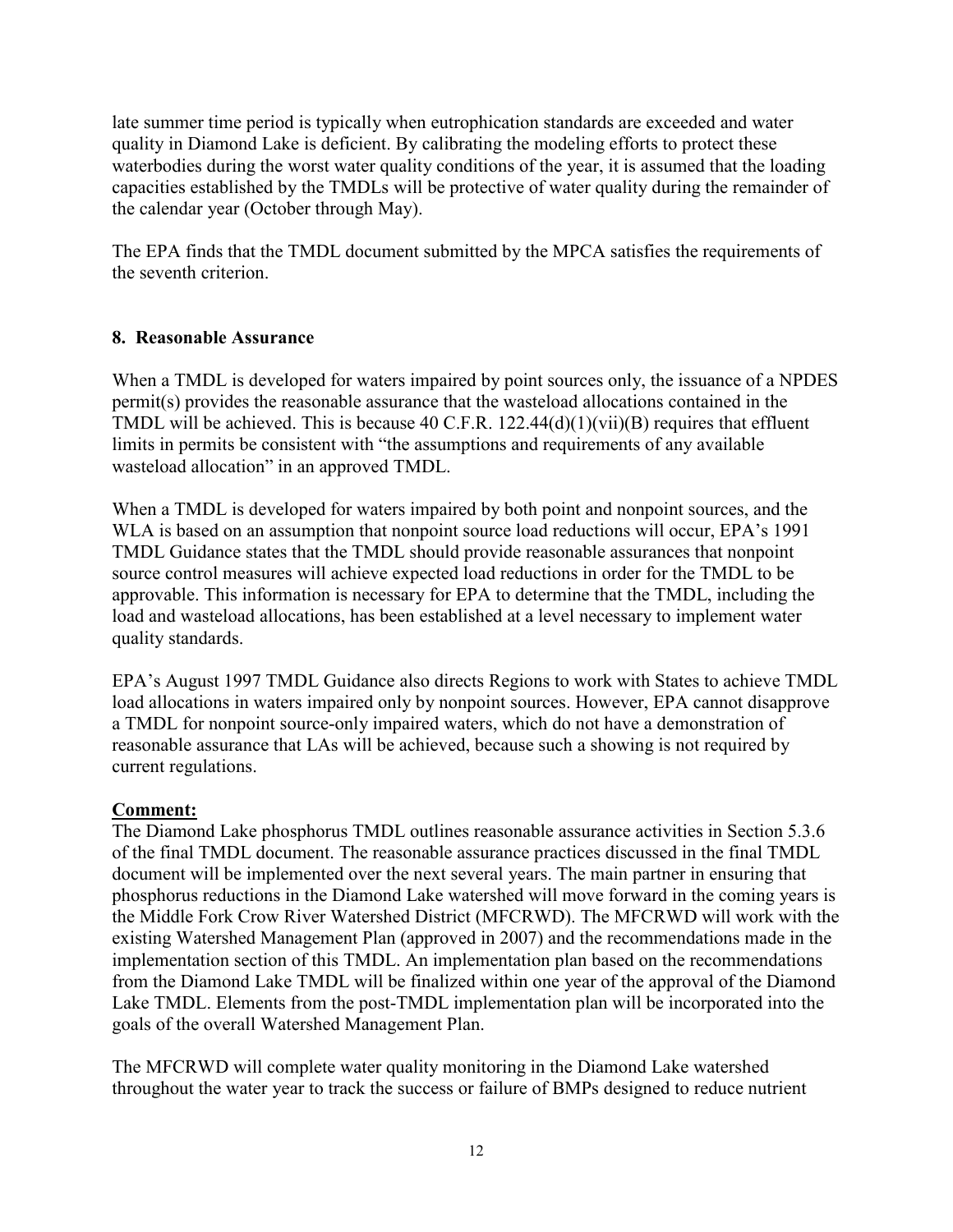loading into Diamond Lake. Watershed managers will have the opportunity to reflect on whether watershed management strategies are effective at reducing nutrient inflows to the watershed. The MFCRWD has the ability to raise funding for TMDL implementation efforts through a combination of federal, state and local programs. Federal funding, via the Section 319 grants program, may provide money to implement voluntary nonpoint source programs within the Diamond Lake watershed. State efforts will be via Clean Water Legacy Act grant money and the Clean Water Partnership program.

The MFCRWD has completed stream restoration and stormwater reduction projects in the Green Lake watershed, which is the adjacent watershed, just to the northwest, of the Diamond Lake watershed. In 2009 the MFCRWD worked with the City of Spicer, MN to reduce sediment and nutrient inputs to Green Lake via local stream networks. This was accomplished through stream rehabilitation efforts and funded via MPCA Clean Water Legacy Act and Section 319 grant awards. In 2010, after one growing season, the City and the MFCRWD measured decreases in sediment and nutrient loading to Green Lake in those reaches where restoration work had taken place in 2009. The MPCA expects the MFCRWD to remain active in those watersheds adjacent to the Diamond Lake watershed and to be the main partner in nutrient reduction activities within the Diamond Lake watershed.

Table 5 of this Decision Document shows the current estimated TP load allocated to nonpoint sources, the TMDL allocated load (due to inputs from nonpoint sources) and the reduction required to meet NCHF water quality standards. The CNET model predicted loading reductions from 100 percent reduction for SSTS, to just over 40 percent reduction for nonpoint sources from watershed sources.

| <b>Source</b>                          | <b>Current</b><br><b>Estimated</b><br>Load |        | <b>TMDL</b><br><b>Allocated Load</b> |          | <b>Total</b><br><b>Reduction</b><br><b>Required</b> |        | Percent<br><b>Reduction</b> |
|----------------------------------------|--------------------------------------------|--------|--------------------------------------|----------|-----------------------------------------------------|--------|-----------------------------|
|                                        | kg/year                                    | kg/day | kg/year                              | kg/day   | kg/year                                             | kg/day | $\%$                        |
| Subsurface Treatment<br>Systems (SSTS) | 128                                        | 0.351  | $\theta$                             | $\theta$ | 128                                                 | 0.351  | 100.0                       |
| <b>Upstream Lakes</b>                  | 311                                        | 0.852  | 155.5                                | 0.426    | 155.5                                               | 0.426  | 50.0                        |
| Watershed                              | 1179                                       | 3.230  | 703                                  | 1.926    | 476                                                 | 1.304  | 40.4                        |
| Atmospheric<br>Deposition              | 117                                        | 0.321  | 117                                  | 0.321    | $\theta$                                            | 0.000  | 0.0                         |
| Internal Load                          | 206                                        | 0.564  | 103                                  | 0.282    | 103                                                 | 0.282  | 50.0                        |

**Table 5: Annual and Daily Loading Reductions: Diamond Lake TMDL** 

The Clean Water Legacy Act (CWLA) is a statute passed in Minnesota in 2006 for the purposes of protecting, restoring, and preserving Minnesota's waters. The CWLA provides the process to be used in Minnesota to develop TMDL implementation plans, which detail the restoration activities needed to achieve the allocations in the TMDL. The TMDL implementation plans are required by the State to obtain funding from the Clean Water Fund. These plans are generally developed by third party groups, but may be developed by MPCA. The Act discusses how MPCA and the involved public agencies and private entities will coordinate efforts regarding land use, land management, water management, etc. Cooperation is also expected between agencies and other entities regarding planning efforts, and various local authorities and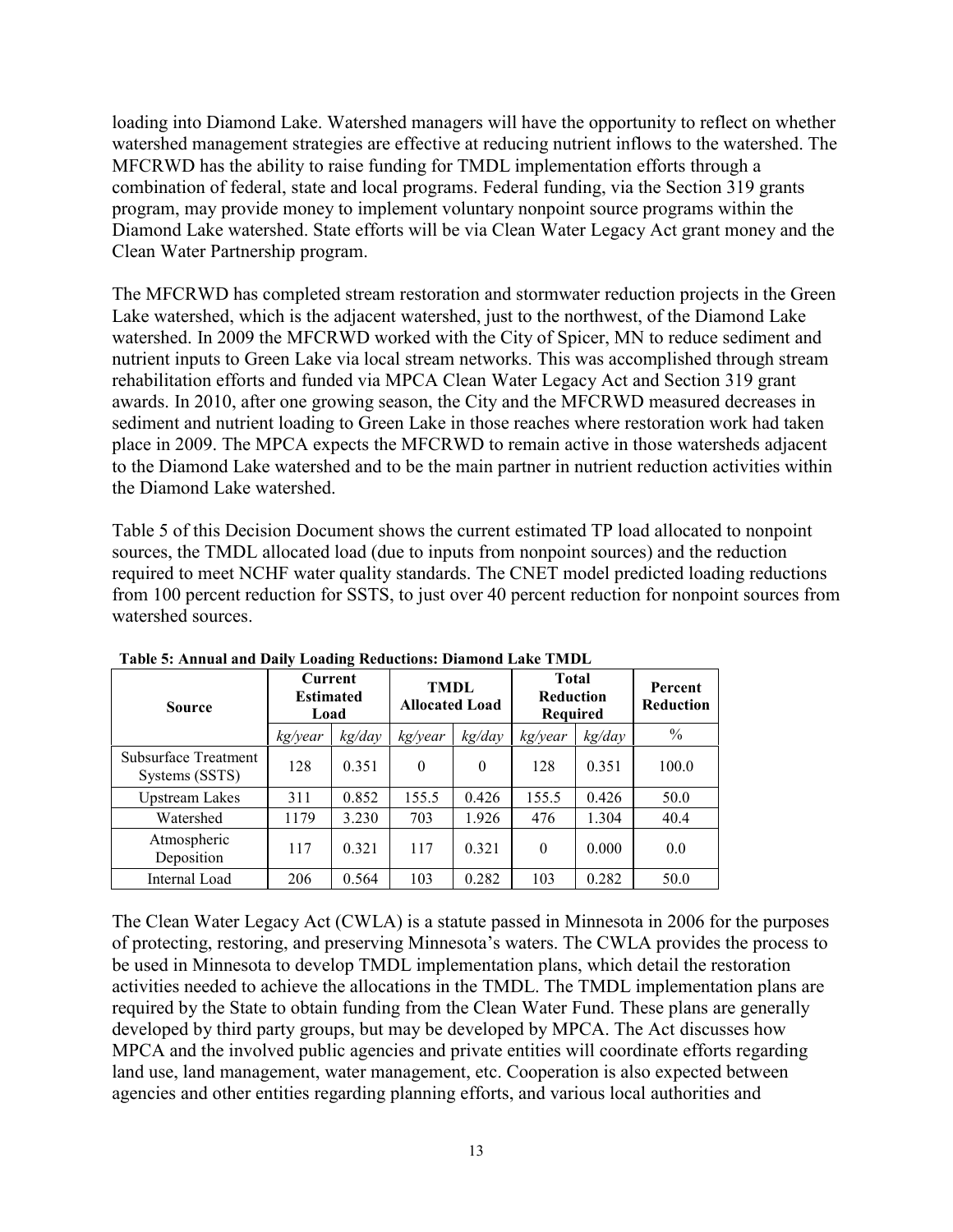responsibilities. These efforts are expected to include informal and formal agreements and joint utilization of technical, educational, and financial resources. These cooperative efforts and coordination activities are to be included in the implementation plans. MPCA expects the implementation plans to be developed within a year of TMDL approval. MPCA reviews and approves all plans.

The CWLA also provides details on public and stakeholder participation in development and implementation of TMDLs and implementation plans, and how the funding will be used. The implementation plans are required to contain ranges of cost estimates for both point and nonpoint source load reductions, as well as for monitoring efforts to determine effectiveness of implementation efforts. MPCA has developed guidance on what is required in the implementation plans (Implementation Plan Review Combined Checklist and Comment, MPCA). To be eligible for CWLA funding, plans must include cost estimates, general timelines for implementation, and interim milestones and measures. The Minnesota Board of Soil and Water Resources administers the Clean Water Fund, and has developed a detailed grants policy explaining what is required to be eligible to receive Clean Water Fund money (FY '11 Clean Water Fund Competitive Grants Policy; Minnesota Board of Soil and Water Resources, 2011).

The EPA finds that this criterion has been adequately addressed.

# **9. Monitoring Plan to Track TMDL Effectiveness**

EPA's 1991 document, *Guidance for Water Quality-Based Decisions: The TMDL Process* (EPA 440/4-91-001), recommends a monitoring plan to track the effectiveness of a TMDL, particularly when a TMDL involves both point and nonpoint sources, and the WLA is based on an assumption that nonpoint source load reductions will occur. Such a TMDL should provide assurances that nonpoint source controls will achieve expected load reductions and, such TMDL should include a monitoring plan that describes the additional data to be collected to determine if the load reductions provided for in the TMDL are occurring and leading to attainment of water quality standards.

# **Comment:**

Section 7.0 of the TMDL submittal outlines the planned water monitoring efforts by the MFCRWD. The MFCRWD is expected to continue to monitor water quality in Diamond Lake on an annual basis between the months of May through September. The MFCRWD will complete water quality measurements for: Secchi Disk transparency, temperature, dissolved oxygen, pH, specific conductance, and near surface measurements for total phosphorus, dissolved phosphorus and chlorophyll-a. The MFCRWD may also complete vertical profile measurements in Diamond Lake to assess the water quality conditions at 1-meter intervals throughout the water column. It is expected that the MFCRWD will handle the bulk of the water quality sampling in the near future but may need assistance in measuring water quality from volunteers.

The MFCRWD will also measure the efficiency of BMP nutrient removal strategies. These will be tested by monitoring water quality throughout the Diamond Lake watershed (ex. sampling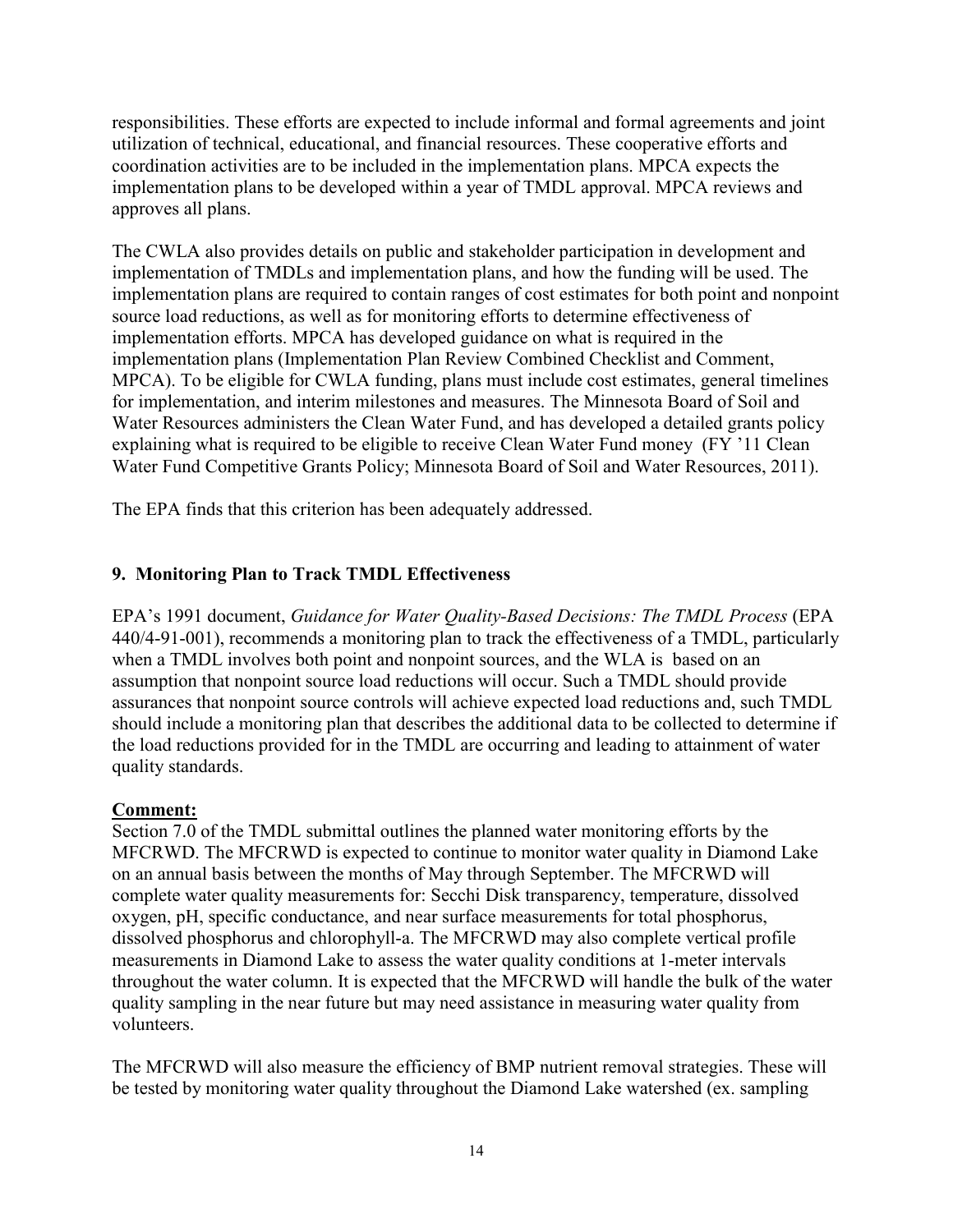other lakes within the watershed and stream sites that drain to Diamond Lake). It is anticipated that the MFCRWD will complete stream site sampling between March through September in the Diamond Lake watershed. These sampling events will measure surface waters for: total phosphorus, dissolved phosphorus, total and volatile suspended solids, and turbidity. This information will aid watershed managers in understanding how BMP phosphorus removal efforts are impacting water quality within Diamond Lake.

The MFCRWD may also, from time to time, visit BMP structures to ensure that they are functioning properly. Water quality monitoring combined with an annual review of BMP efficiency will provide information on the success or failure of BMP systems designed to reduce nutrient loading into Diamond Lake. Watershed managers will have the opportunity to reflect on the progress or lack of progress, and will have the opportunity to change course if progress is unsatisfactory.

The EPA finds that this criterion has been adequately addressed.

# **10. Implementation**

EPA policy encourages Regions to work in partnership with States/Tribes to achieve nonpoint source load allocations established for 303(d)-listed waters impaired by nonpoint sources. Regions may assist States/Tribes in developing implementation plans that include reasonable assurances that nonpoint source LAs established in TMDLs for waters impaired solely or primarily by nonpoint sources will in fact be achieved. In addition, EPA policy recognizes that other relevant watershed management processes may be used in the TMDL process. EPA is not required to and does not approve TMDL implementation plans.

# **Comment:**

Implementation strategies are outlined in Section 6.0 of the final TMDL. The MPCA presented a variety of possible implementation activities which could be undertaken within the Diamond Lake watershed. Since the Diamond Lake TMDL does not have a portion of the TMDL allocated to WLA, the implementation activities will focus on reducing nonpoint source contributions. Reductions to nonpoint contributions will be related to external nonpoint and internal nonpoint sources.

The MPCA expects that it will take approximately ten years to install BMP structures, measure the efficiency of BMP structures, and fine-tune the BMPs designed to reduce nutrient influxes to Diamond Lake. The MPCA expects that the MFCRWD and the Kandiyohi County Soil and Water Conservation District (SWCD) will function as local partners and will have more of a leadership role in soliciting help from local stakeholders. Potential phosphorus reduction efforts involve the following efforts:

*Urban/Residential Nutrient Reduction Strategies:* These strategies involve reducing stormwater runoff from lakeshore homes and other residences within the Diamond Lake watershed. These practices would include: rain gardens, lawn fertilizer reduction, lake shore buffer strips, vegetation management and replacement of failing SSTS. The MPCA also discussed the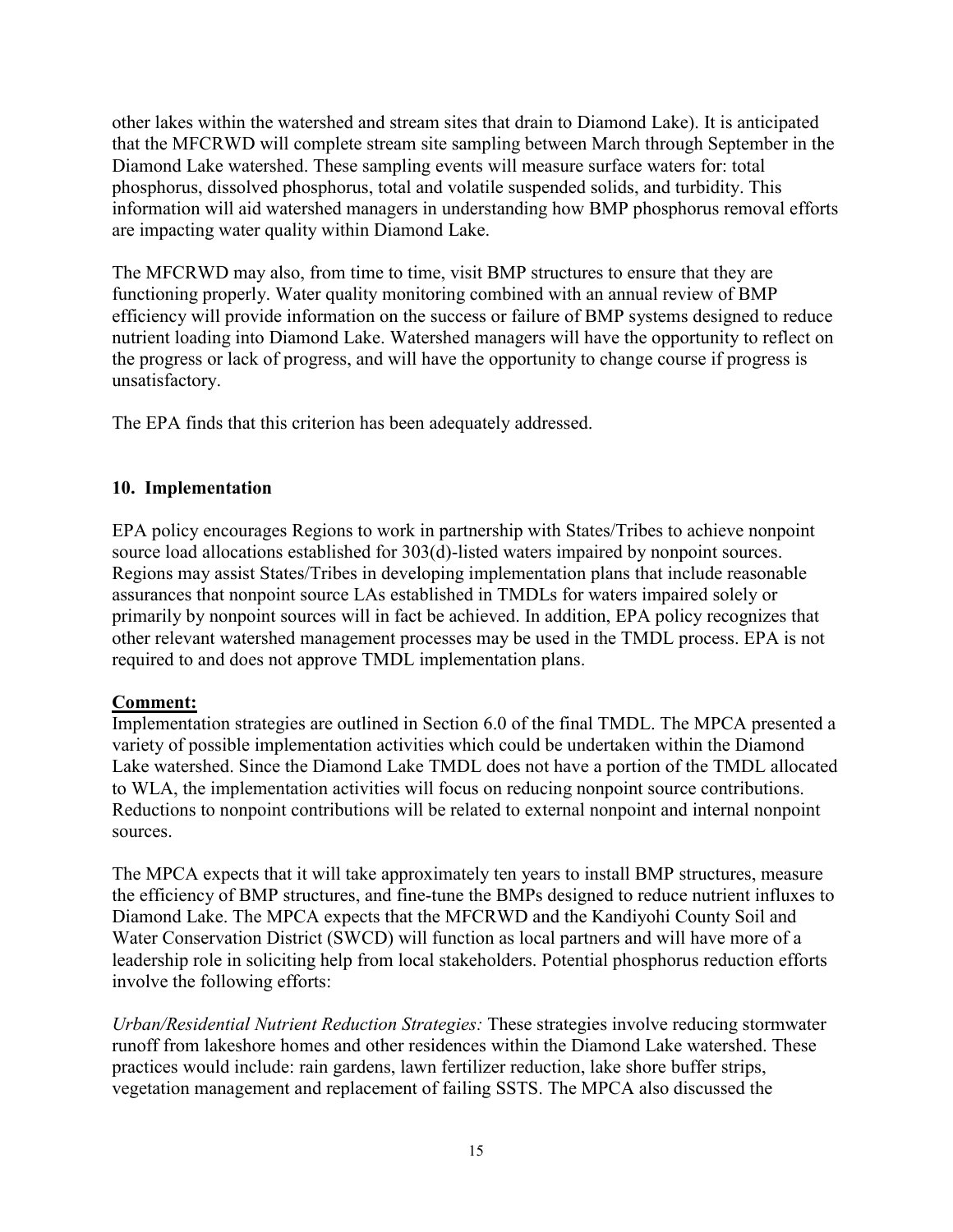possibility of connecting lakeshore residences, currently using SSTS, to a sanitary sewer line in the Green Lake Sanitary Sewer District. Water quality educational programs could also be utilized to inform the general public on nutrient reduction efforts and their impact on water quality.

*Agricultural Reduction Strategies:* These strategies involve reducing nutrient transport from fields and minimizing soil loss. Specific practices would include: stream buffer strips, lake shore buffer strips, streambank stabilization practices (gully stabilization and installation of fencing near streams), wetland restoration, and nutrient management planning.

*Internal Loading Reduction Strategies:* The main strategy for improving internal phosphorus loads requires reducing external nonpoint sources to Diamond Lake. The following strategies may be employed to reduce external nutrient inputs.

Improved management of fisheries in the lakes above Diamond Lake (Schultz, Wheeler and Hubbard Lakes) in order to maintain healthy game fish populations and reduce rough fish (i.e. carp, bullheads, fathead minnows) populations. Controlling the vitality of curly leaf pond weeds via herbicide applications and phosphorus sequestration in lake bottom sediments by aluminum sulfate treatments. Reducing phosphorus loads from external nonpoint sources will aid in the reduction of nutrient inputs.

*Septic Field Maintenance:* Local septic management programs and educational opportunities can aid in the reduction of septic pollution. Educating the public on proper septic maintenance, finding and eliminating illicit discharges and repairing failing systems could lessen the impacts of septic derived nutrients inputs into the Diamond Lake watershed.

*Public Education Efforts:* Public programs will be developed to provide guidance to the general public on nutrient reduction efforts and their impact on water quality. These educational efforts could also be used to inform the general public on what they can do to protect the overall health of Diamond Lake. The MFCRWD suggested mailing annual newsletters to local property owners encouraging them to visit the MFCRWD website or to consult information within the newsletter which would outline nutrient reduction strategies.

The EPA finds that this criterion has been adequately addressed. The EPA reviews but does not approve implementation plans.

# **11. Public Participation**

EPA policy is that there should be full and meaningful public participation in the TMDL development process. The TMDL regulations require that each State/Tribe must subject calculations to establish TMDLs to public review consistent with its own continuing planning process (40 C.F.R. §130.7(c)(1)(ii)). In guidance, EPA has explained that final TMDLs submitted to EPA for review and approval should describe the State's/Tribe's public participation process, including a summary of significant comments and the State's/Tribe's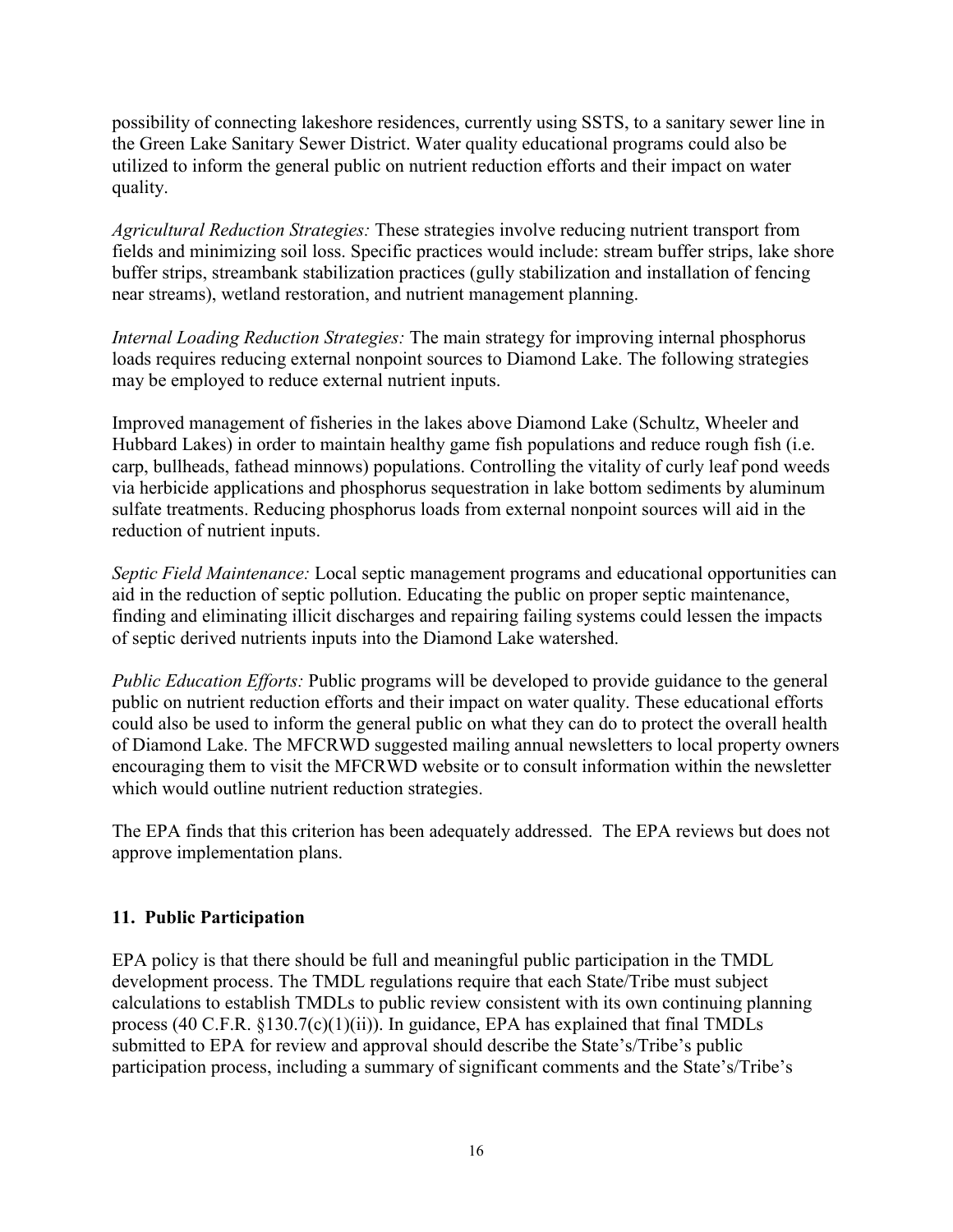responses to those comments. When EPA establishes a TMDL, EPA regulations require EPA to publish a notice seeking public comment (40 C.F.R. §130.7(d)(2)).

Provision of inadequate public participation may be a basis for disapproving a TMDL. If EPA determines that a State/Tribe has not provided adequate public participation, EPA may defer its approval action until adequate public participation has been provided for, either by the State/Tribe or by EPA.

# **Comment:**

The public participation section of the TMDL submittal is found in Section 6.5 of the final TMDL document. Through the development of the Diamond Lake TMDL the public was given various opportunities to participate in the TMDL process. The MPCA encouraged public participation through public meetings, small group discussions and surveys. The MPCA reported that attendance at public meetings was positive and members of the public submitted suggestions for implementation strategies. These comments were shared with the MFCRWD and taken under advisement by the MPCA.

The MPCA played an important role in distributing information and organizing public meetings to discuss the progress of the Diamond Lake TMDL. The MPCA created a website to communicate background information on the TMDL process, TMDL project updates, and public meeting information (dates, times and locations). The MPCA hosted a public notice meeting in December of 2008, in order to share information, solicit input from local stakeholders and encourage public participation in the project. Additional meetings were held in June and July of 2010, where the MPCA informed those in attendance of the progress of the project, shared preliminary water quality results and answered questions.

The draft TMDL was posted online by the MPCA at (http://www.pca.state.mn.us/water/tmdl). The 30-day public comment period was started on May 23, 2011 and ended on June 22, 2011. The MPCA received 1 public comment and adequately addressed this comment. The MPCA submitted all of the public comments and responses in the final TMDL submittal packet received by the EPA on August 31, 2011.

The EPA finds that the TMDL document submitted by the MPCA satisfies the requirements of this eleventh element.

# **12. Submittal Letter**

A submittal letter should be included with the TMDL submittal, and should specify whether the TMDL is being submitted for a *technical review* or *final review and approval*. Each final TMDL submitted to EPA should be accompanied by a submittal letter that explicitly states that the submittal is a final TMDL submitted under Section 303(d) of the Clean Water Act for EPA review and approval. This clearly establishes the State's/Tribe's intent to submit, and EPA's duty to review, the TMDL under the statute. The submittal letter, whether for technical review or final review and approval, should contain such identifying information as the name and location of the waterbody, and the pollutant(s) of concern.